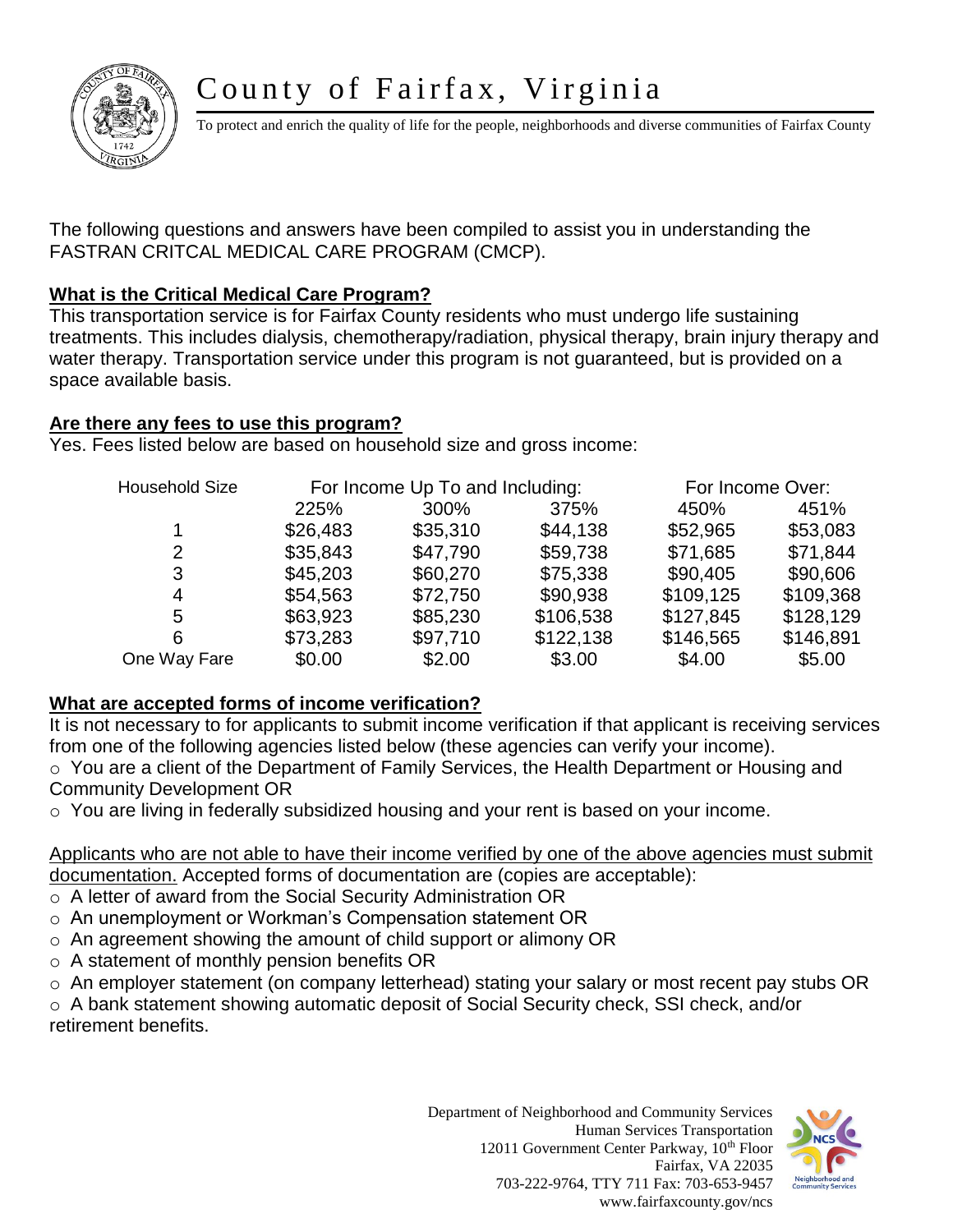Parent's income is not considered when determining eligibility for an adult child (18 and over) still residing at home. Also eligibility for elderly residents residing with a child is determined solely on the applicant's income.

- Example A: In a family of three (two adults and an 18 year old) the income of the two adults is not considered when determining eligibility of the 18 year old.
- Example B: An elderly couple residing with their adult children will not have their children's income considered when determining eligibility.

## HOW WILL I KNOW IF MY APPLICATION HAS BEEN RECEIVED?

You will be sent notification through the U.S. Mail which states:

- o Your application has been approved and you are certified for use of FASTRAN CMCP or
- o Your application is incomplete and what information is required to complete the application.

#### WHERE CAN FASTRAN TAKE ME?

FASTRAN can take you to locations in Fairfax County as well as locations in Arlington County and the City of Alexandria.

#### CAN FASTRAN TRANSPORT ME IF I USE A WHEELCHAIR?

FASTRAN vehicles are lift equipped for riders with wheelchairs. Steps into the interior of FASTRAN vehicles have been specifically designed to accommodate the disabled. Lifts and tie-downs accommodate most commonly used wheelchair models. Collapsible wheelchairs are provided on request for persons with "scooter" motorized wheelchairs that cannot be transported. In this case, you will be transferred to a collapsible wheelchair and your "scooter" wheelchair will be loaded and transported.

#### WHAT ARE FASTRAN'S CMCP HOURS?

CMCP transportation service may be available **Mon-Fri 6 a.m. – 6 p.m. based on space availability** for oncology, dialysis, and physical therapies. A doctor's note or prescription must be on file with *Fastran* for all physical therapies. Please also supply a schedule with treatment beginning and ending dates and times.

I REQUIRE A COMPANION WHEN I TRAVEL. MUST MY COMPANION ALSO REGISTER WITH FASTRAN IN ORDER TO RIDE ON THE VEHICLE? No. A companion does not need to be registered.

AM I GUARANTEED A SEAT ON A FASTRAN BUS ONCE I AM REGISTERED FOR CMCP? Service is provided on a space available basis.

## ARE THERE ANY RESTRICTIONS IN WHERE I MAY RECEIVE DIALYSIS TREATMENT?

FASTRAN should transport to the dialysis center closest to the client's home. Clients should ask their nephrologist about dialysis facilities where they practice. It may impact whether FASTRAN will be available. If you have a disability which prevents you from using Metro/Connector service, you may also be eligible for Metro Access service. Call Metro Access at 301-562-5360 for more information.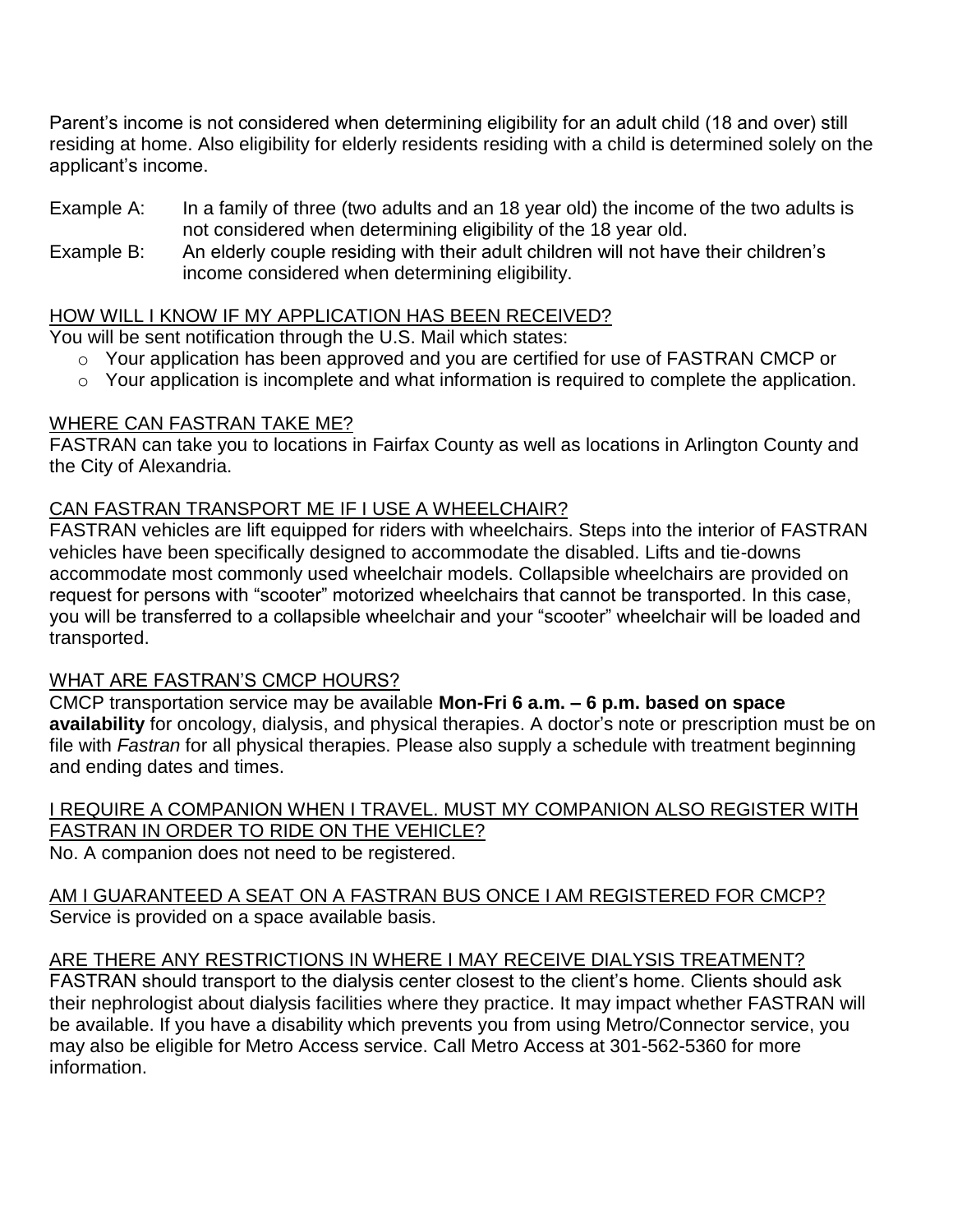#### FASTRAN CRITICAL MEDICAL CARE PROGRAM Neighborhood and Community Services Fastran 12011 Government Center Parkway, 10<sup>th</sup> Floor Fairfax, Virginia 22035-1115 703-222-9764, TTY 711 Fax: 703-653-9457

Date\_

**(OFFICE USE ONLY)**

#### **NOTE: AN APPLICATION MUST BE FILLED OUT FOR EACH APPLICANT**

| Name stational state of the state of the state of the state of the state of the state of the state of the state of the state of the state of the state of the state of the state of the state of the state of the state of the |  |                                                                                                                                                                                                                                |                                 |     |           |                |  |
|--------------------------------------------------------------------------------------------------------------------------------------------------------------------------------------------------------------------------------|--|--------------------------------------------------------------------------------------------------------------------------------------------------------------------------------------------------------------------------------|---------------------------------|-----|-----------|----------------|--|
| <b>LAST</b>                                                                                                                                                                                                                    |  | <b>FIRST</b>                                                                                                                                                                                                                   |                                 | MI  |           |                |  |
|                                                                                                                                                                                                                                |  |                                                                                                                                                                                                                                |                                 |     |           |                |  |
| HOME PHONE                                                                                                                                                                                                                     |  |                                                                                                                                                                                                                                | <b>WORK PHONE</b>               |     |           |                |  |
|                                                                                                                                                                                                                                |  |                                                                                                                                                                                                                                | _Zip Code______________________ |     |           |                |  |
|                                                                                                                                                                                                                                |  |                                                                                                                                                                                                                                |                                 |     |           |                |  |
| Relationship experience and the set of the set of the set of the set of the set of the set of the set of the s                                                                                                                 |  |                                                                                                                                                                                                                                |                                 |     |           |                |  |
| Sex (Circle one) Male                                                                                                                                                                                                          |  | Female                                                                                                                                                                                                                         |                                 |     |           | $D.O.B.$ / / / |  |
|                                                                                                                                                                                                                                |  |                                                                                                                                                                                                                                |                                 |     |           |                |  |
| Is your rent based on your income?                                                                                                                                                                                             |  |                                                                                                                                                                                                                                |                                 |     |           |                |  |
| Are you currently a client of:<br><b>Department of Family Services?</b>                                                                                                                                                        |  |                                                                                                                                                                                                                                | <b>YES</b>                      |     | <b>NO</b> |                |  |
| Health Department?                                                                                                                                                                                                             |  |                                                                                                                                                                                                                                | <b>YES</b>                      |     | NO.       |                |  |
| Housing and Community Development?                                                                                                                                                                                             |  | <b>YES</b>                                                                                                                                                                                                                     |                                 | NO. |           |                |  |
|                                                                                                                                                                                                                                |  |                                                                                                                                                                                                                                | <b>YES</b>                      |     | <b>NO</b> |                |  |
| If YES to any of the above, County Representative's name                                                                                                                                                                       |  |                                                                                                                                                                                                                                |                                 |     |           |                |  |
|                                                                                                                                                                                                                                |  | County Agency entrance and the country Agency county Agency entrance and the country of the country of the country of the country of the country of the country of the country of the country of the country of the country of |                                 |     |           |                |  |
|                                                                                                                                                                                                                                |  |                                                                                                                                                                                                                                |                                 |     |           |                |  |